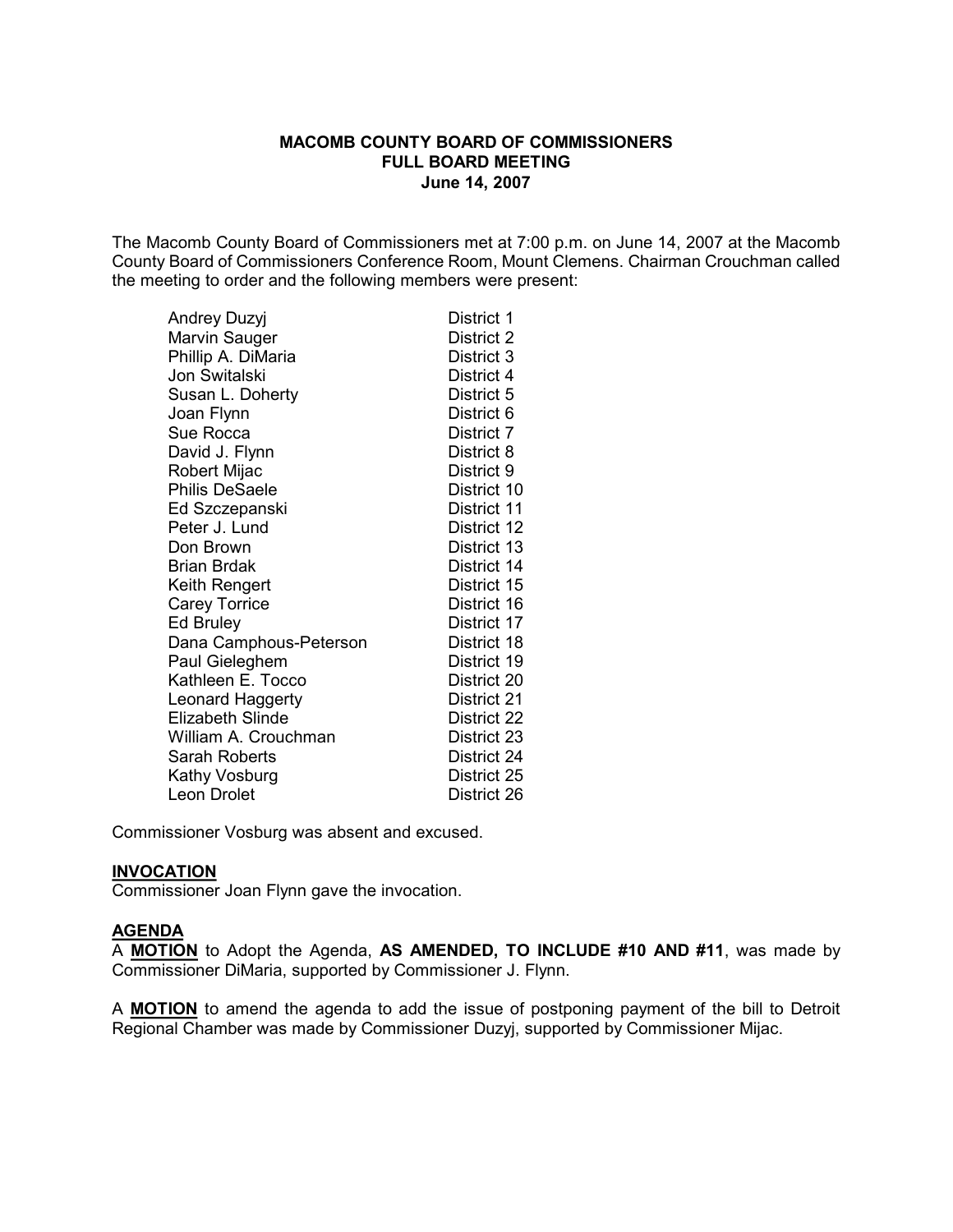| <b>ROLL CALL VOTE</b><br><b>Amendment</b> |                 |           |  |
|-------------------------------------------|-----------------|-----------|--|
| <b>NAME</b>                               | <b>YES</b>      | <b>NO</b> |  |
| <b>BRDAK</b>                              | X               |           |  |
| <b>BROWN</b>                              |                 | X         |  |
| <b>BRULEY</b>                             | Χ               |           |  |
| CAMPHOUS-PETERSON                         |                 | <u>X</u>  |  |
| <b>DESAELE</b>                            |                 | х         |  |
| <b>DIMARIA</b>                            | $\underline{X}$ |           |  |
| <b>DOHERTY</b>                            | X               |           |  |
| <b>DROLET</b>                             |                 | X         |  |
| <b>DUZYJ</b>                              | $\overline{X}$  |           |  |
| FLYNN, D.                                 | X               |           |  |
| FLYNN, J.                                 |                 | X         |  |
| <b>GIELEGHEM</b>                          | X               |           |  |
| <b>HAGGERTY</b>                           |                 | Χ         |  |
| <b>LUND</b>                               |                 | X         |  |
| <b>MIJAC</b>                              | X               |           |  |
| <b>RENGERT</b>                            |                 | X         |  |
| <b>ROBERTS</b>                            | X               |           |  |
| <b>ROCCA</b>                              |                 | X         |  |
| <b>SAUGER</b>                             |                 | X         |  |
| <b>SLINDE</b>                             |                 | X         |  |
| <b>SWITALSKI</b>                          | X               |           |  |
| <b>SZCZEPANSKI</b>                        |                 | X         |  |
| <b>TOCCO</b>                              | X               |           |  |
| <b>TORRICE</b>                            | X               |           |  |
| <b>CROUCHMAN</b>                          | X               |           |  |
| <b>TOTAL</b>                              | 13              | 12        |  |

# **THE MOTION TO AMEND THE AGENDA FAILED**.

Commissioner Doherty requested to add a resolution to commemorate the  $50<sup>th</sup>$  wedding anniversary of Marcel & Linda Mesclier. There were **NO** objections.

A vote was taken on adoption of agenda, as amended, and the **MOTION CARRIED**.

## **MINUTES**

Commissioner Roberts asked to amend the Full Board minutes of April 26, 2007 (page 10) to correct the motion made under **ITEM WAIVED BY BUDGET COMMITTEE CHAIR** to reflect that she did not make that motion.

A **MOTION** to postpone approval of the minutes to the July Full Board meeting was made by Commissioner Doherty, supported by Commissioner Camphous-Peterson and the **MOTION CARRIED.**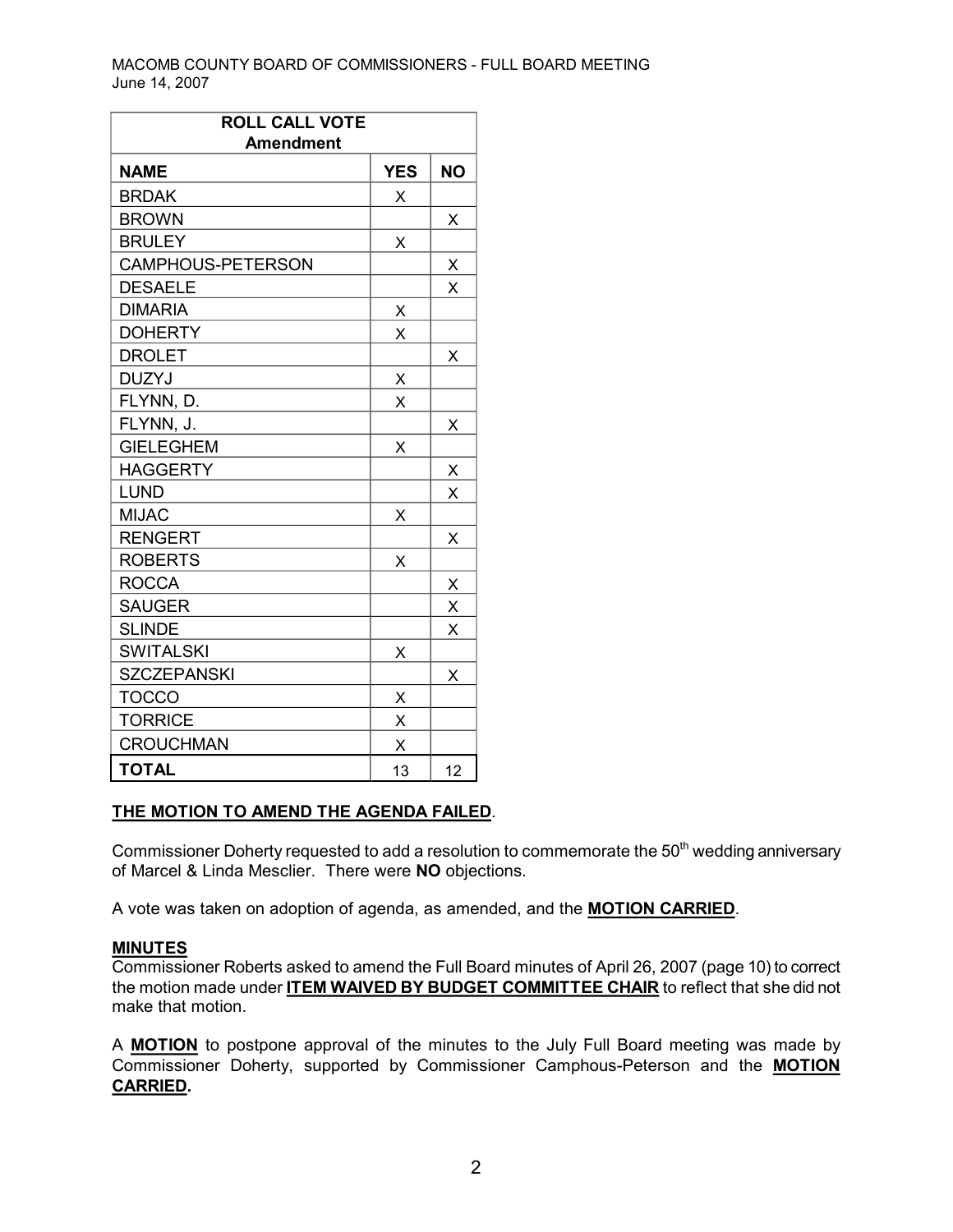# **PUBLIC PARTICIPATION**

*Gregory Murray, 66 Robertson, Mount Clemens*

# **COMMITTEE REPORTS**

#### *HEALTH SERVICES COMMITTEE – June 6, 2007*

The clerk read the recommendations from the Health Services Committee and a **MOTION** was made by Chair DeSaele, supported by Vice Chair Camphous-Peterson, to adopt the committee recommendations.

- 1. Authorize the Health Department to accept a \$6,000 beach monitoring grant from the Michigan Department of Environmental Quality.
- 2. Authorize the Health Department to accept a \$750 electronics recycling grant from the Best Buy Corporation.

#### **THE MOTION CARRIED.**

#### *JUSTICE AND PUBLIC SAFETY COMMITTEE – June 7, 2007*

The clerk read the recommendations from the Justice and Public Safety Committee and a **MOTION** was made by Chairman Rengert, supported by Vice Chair Brdak, to adopt the committee recommendations.

- 1. Approve the signing of the County of Macomb Enforcement Team Interlocal Agreement.
- 2. Authorize Macomb County Community Corrections to apply for Edward Byrne Memorial Justice Assistance Grant (JAG) funding for FY 2007. A total of \$259,922 was allocated to local jurisdictions which include Macomb County, Eastpointe, Roseville, St. Clair Shores, Warren, Sterling Heights, Clinton Township, and Shelby Township. Authorize the county to act as fiduciary for these funds and enter into a Memorandum of Understanding regarding the same. This federal grant program does not require any local/county match funds.
- 3. Approve Motorola Change Order #011 to the Communications System Agreement of June 2004 between Motorola and Macomb County as recommended by the Acting Director of Emergency Management and Communications. Funding in the amount of \$330,649 to come from pending FY '07 U.A.S.I. homeland security grants and/or pending federal appropriations.
- 4. Authorize the Board Chair to sign the communication site license agreements between Clearwire US LLC and Macomb County for the tower site RC-02 in Clinton Township, HC-03 in St. Clair Shores and RC-04 in Warren.

#### **THE MOTION CARRIED.**

#### *LEGISLATIVE & ADMINISTRATIVE SERVICES COMMITTEE – June 7, 2007*

The clerk read the recommendations from the Legislative and Administrative Services Committee and a **MOTION** was made by Chair Lund, supported by Vice Chair Switalski, to adopt the committee recommendations.

1. Approve the recommendation of the Telecommunications Oversight Group and release the vendor selected for the Wireless Macomb Initiative from all obligations, and further to authorize the IT Director to pursue a primary contractor replacement for this initiative. (Record Drolet **NO** vote from committee)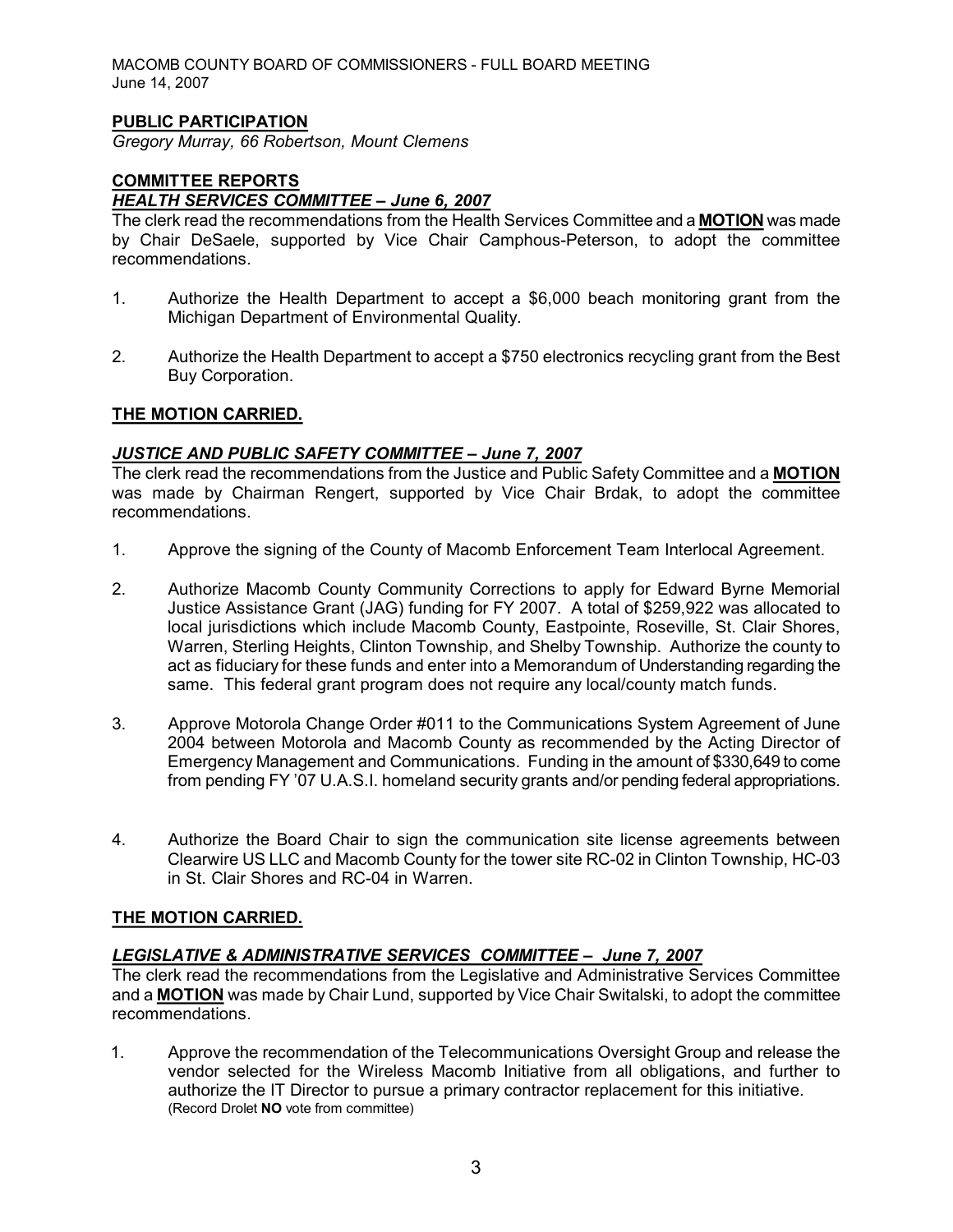2. Approve the following miscellaneous department requests:

Two desktop computers, two uninterrupted power supplies, one Citrix terminal server, one HP Proliant server, and two network drops for the Emergency Management and Communications Department at a cost not to exceed \$15,475; funding is available in the Emergency Management Grants Fund;

One desktop computer and one Microsoft office license for the Public Health Department at a cost not to exceed \$1,300; funding is available in the Public Health–Computer Projects Account;

One desktop computer, one Microsoft Office license, one CD/DVD printer, one DV direct writer, one CS4142 scanner, and one  $2<sup>nd</sup>$  year on-site maintenance support for the Register of Deeds Department at a cost not to exceed \$19,724; funding is available through the 2007 survey and remonumentation grant; and

A law enforcement property and evidence tracking system for the Sheriff's Office at a cost not to exceed \$12,500; funding is available in the IT capital fund.

3. Designate the Board Chair's office as backup to handle office of Public Affairs duties that arise during July 2 through 9 when the director is on vacation. Duties may include routing news media inquiries to the appropriate person, sending news releases or advisories that are pre-prepared and answering incoming calls. This period includes five work days: Monday, Tuesday (July 2-3), Thursday, Friday (July 5-6) & Monday (July 9).

#### **THE MOTION CARRIED.**

### *OPERATIONAL SERVICES COMMITTEE – June 8, 2007*

The clerk read the recommendations from the Operational Services Committee and a **MOTION** was made by Chair Joan Flynn, supported by Vice-Chair Tocco, to adopt the committee recommendations.

| Authorize payment for the following invoices: |                                |            |  |
|-----------------------------------------------|--------------------------------|------------|--|
| HALL ROAD WAREHOUSE                           | BERNCO, INC.                   | 49,107.66  |  |
| <b>MEDICAL EXAMINER'S FACILITY</b>            | BERNCO, INC.                   | 349,538.35 |  |
| <b>MEDICAL EXAMINER'S FACILITY</b>            | EDMUND LONDON ASSOCIATES, INC. | 10,290.52  |  |
| 42-2 DISTRICT COURT                           | E. GILBERT & SONS, INC.        | 428.084.64 |  |
| <b>MARTHA T. BERRY</b>                        | PROJECT CONTROL SYSTEMS, INC.  | 13,704.00  |  |
| PUBLIC WORKS BUILDING                         | PROJECT CONTROL SYSTEMS, INC.  | 306,776.70 |  |
| <b>JUVENILE JUSTICE CENTER</b>                | WAKELY ASSOCIATES, INC.        | 26,600.00  |  |
| PUBLIC WORKS BUILDING                         | WAKELY ASSOCIATES, INC.        | 8,369.74   |  |
|                                               |                                |            |  |

Further, funds are available in the capital budget.

- 2. Authorize the relocation of the Reimbursement Division to the fifth floor of the county building and the Federal Division-Prosecutor's Office and prosecutor's staff to the ninth floor of the County Building as outlined in correspondence dated May 15 and May 22, 2007, at a cost not to exceed \$65,000; funds are available in the capital budget.
- 3. Authorize the Macomb County Community Services Agency to extend the North Action Center Lease.
- 4. Concur with the fleet manager and approve the purchase of one 2007 Ford F350 pickup truck for the Department of Public Works to the lowest responsible bidder, Signature Ford, Perry, Michigan, in the amount of \$22,988; funds are available in the Public Works equipment account.

#### **THE MOTION CARRIED.**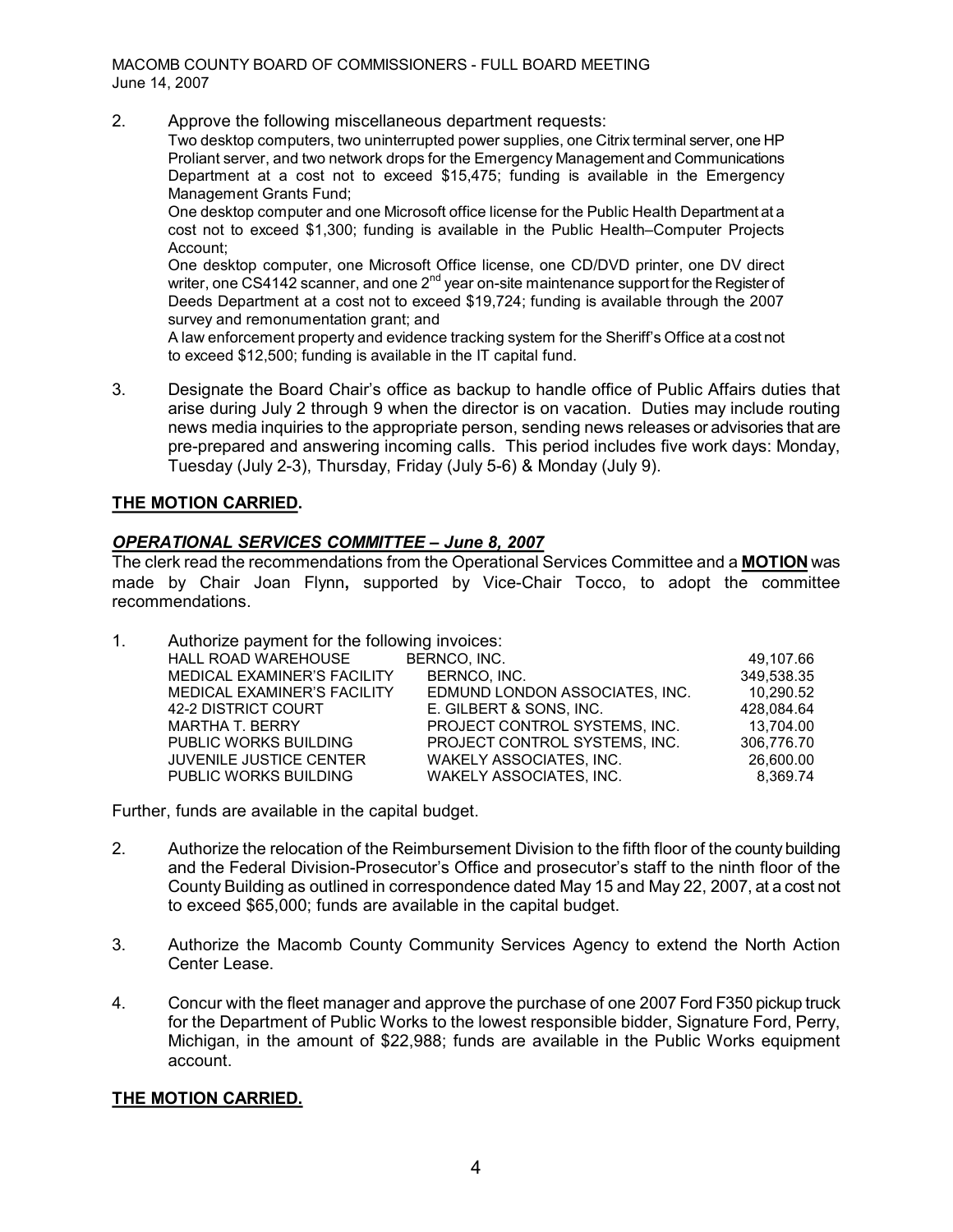# *SENIOR CITIZENS COMMITTEE – June 11, 2007*

The clerk read the recommendations from the Senior Citizens Committee and a **MOTION** was made by Chair Camphous-Peterson, supported by Vice Chair Duzyj, to adopt the committee recommendations.

- 1. Accept RMS Communications check #071507 in the amount of \$121 and check #071559 in the amount of \$22.50. Donations to offset costs and expenses at the July 17 and 18, 2007 AARP Training Conference held in the Verkuilen building and the August 15, 2007 Safe, Sound and Secure Conference held at the Warren Community Center.
- 2**.** Allow the Department of Senior Citizen Services to use monies raised by Macomb Together to fund the annual Grandparents Raising Grandchildren (GRG) summer camp activity, previously funded by the State of Michigan contract for GRG respite.

### **THE MOTION CARRIED.**

### *PERSONNEL COMMITTEE – June 12, 2007*

The clerk read the recommendations from the Personnel Committee and a **MOTION** was made by Chair Camphous-Peterson, supported by Vice Chair Duzyj, to adopt the committee recommendations.

| 1. |                                               | Approve the reconfirmation of the following vacancies: |  |  |  |
|----|-----------------------------------------------|--------------------------------------------------------|--|--|--|
|    | ONE DEPUTY COURT CLERK II 42-2 DISTRICT COURT |                                                        |  |  |  |
|    | ONE REFEREE                                   | FRIEND OF THE COURT                                    |  |  |  |
|    | ONE ENVIRONMENTALIST II/III HEALTH            |                                                        |  |  |  |
|    | <b>ONE TEACHER III</b>                        | MACOMB COUNTY COMMUNITY SERVICES AGENCY                |  |  |  |
|    | ONE NURSE AIDE                                | <b>MARTHA T. BERRY</b>                                 |  |  |  |
|    | ONE CHIEF OF STAFF                            | <b>SHERIFF</b>                                         |  |  |  |
|    | ONE DEPUTY                                    | <b>SHERIFF</b>                                         |  |  |  |
|    | ONE ACCOUNT CLERK III                         | <b>TREASURER</b>                                       |  |  |  |
|    |                                               |                                                        |  |  |  |

- 2. Approve the salary adjustment for the position of Chief Referee Attorney in Circuit Court, as outlined in a June 4, 2007 correspondence from the Acting Human Resources Director and reconfirm the vacancy.
- 3. Approve the revised job descriptions for Director/Health Officer and Medical Director.

#### **THE MOTION CARRIED**.

#### *BUDGET COMMITTEE – June 13, 2007*

The clerk read the recommendations from the Budget Committee and a **MOTION** was made by Chairman Brown, supported by Vice Chair Sauger, to adopt the committee recommendations.

Commissioner Duzyj asked to separate Motion #3. There were **NO** objections.

- 1. Approve the following grant requests for Environmental Problems: Lake/River Funding:
	- (a) \$40,000 Chesterfield Township/Meldrum Drain-Timber Creek Maintenance Program;
	- (b) \$40,000 City of New Baltimore/combined storm drain and wastewater treatment plant outfall sewer; and
	- (c) \$40,000 Ray Township/pollution prevention.
- 2. Approve the following: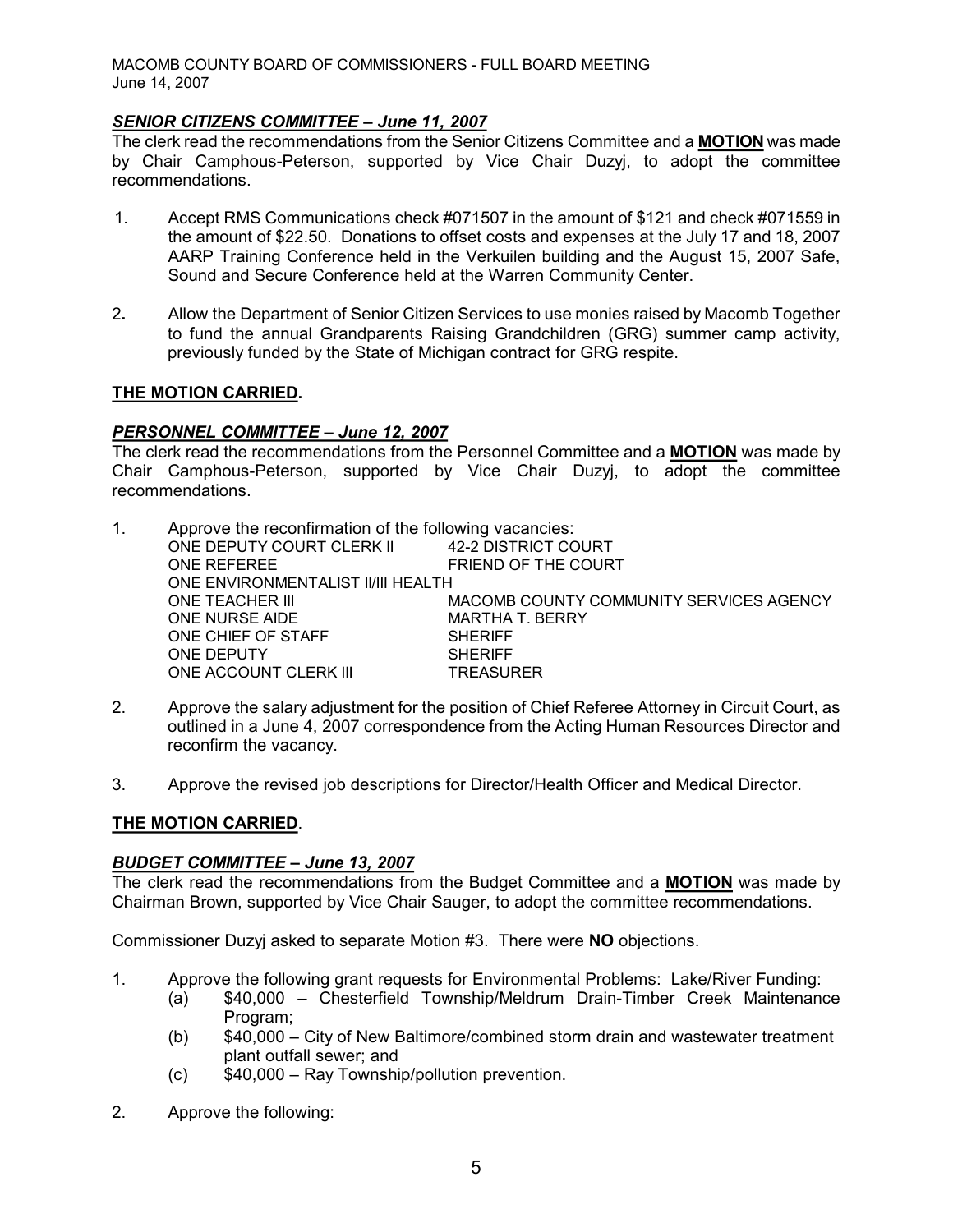- (a) Authorize to continue providing wireless internet service to over 20,000 jurors per year in the jury room, making it easier for people to perform their civic duty by letting jurors stay in touch with work and family while waiting to be picked for a trial, at a cost not to exceed \$64.99 per month. Funding is available in the 2007 contingency account;
- (b) Approve the purchase of two Kodak I65 scanners, one Eyecom 1200 microfiche/microfilm reader and implementation costs for the county clerk office at a cost not to exceed \$11,590; funding is available in the IT capital fund. Further, to approve an adjustment to the county clerk's budget for operational costs in the amount of \$9,240 for the remainder of the 2007 budget year; and
- (c) Approve the purchase of 921 Microsoft Office 2003 standard upgrade licenses and two standard servers as part of the PC replacement/upgrade program, as detailed in correspondence from IT director. Further, partial appropriation of second year fund in the amount of \$245,017.94 is available in the capital projects fund.

# **THE MOTION CARRIED.**

# **SEPARATED MOTION**

3. Accept the recommendation of Corporation Counsel to pay Wade Trim one-half of the amount for the easement work, to pay the cost for the trail design report and nothing to secure MDOT funding. Further, that the board accept the \$66,696.76 to complete the engineering services with the stipulation that this is indeed the upper limit for payment and, if there are any unforeseen circumstances that arise, Wade Trim will be required to strictly follow the contract procedures to request any additional compensation. Further, that Wade Trim will include the expenses on the bi-weekly update. Further, that nothing is to be paid until the work is complete.

# **FRIENDLY AMENDMENT**

Commissioner Doherty offered a friendly amendment to add parentheses after the \$66,696.76 to clarify that MDOT would cover 80 percent. Commissioner Brown accepted the FriendlyAmendment.

A vote was taken on the **SEPARATED MOTION** and the **MOTION CARRIED**.

3. Accept the recommendation of Corporation Counsel to pay Wade Trim one-half of the amounts for the easement work, to pay the cost for the trail design report and nothing to secure MDOT funding. Further, that the board accept the \$66,696.76 *(80 percent to be covered by MDOT)* to complete the engineering services with the stipulation that this is indeed the upper limit for payment and, if there are any unforeseen circumstances that arise, Wade Trim will be required to strictly follow the contract procedures to request any additional compensation. Further, that Wade Trim will include the expenses on the bi-weekly update. Further, that nothing is to be paid until the work is complete.

# *FINANCE COMMITTEE – June 14, 2007*

The clerk read the recommendations from the Finance Committee and a **MOTION** was made by Chair Slinde, supported by Vice Chair Szczepanski, to adopt the committee recommendations.

1. Approve the monthly bills (with corrections, deletions and/or addenda) and authorize payment; Further, to approve the payroll in the total amount of \$10,479,210.69, with necessary modifications to the appropriations.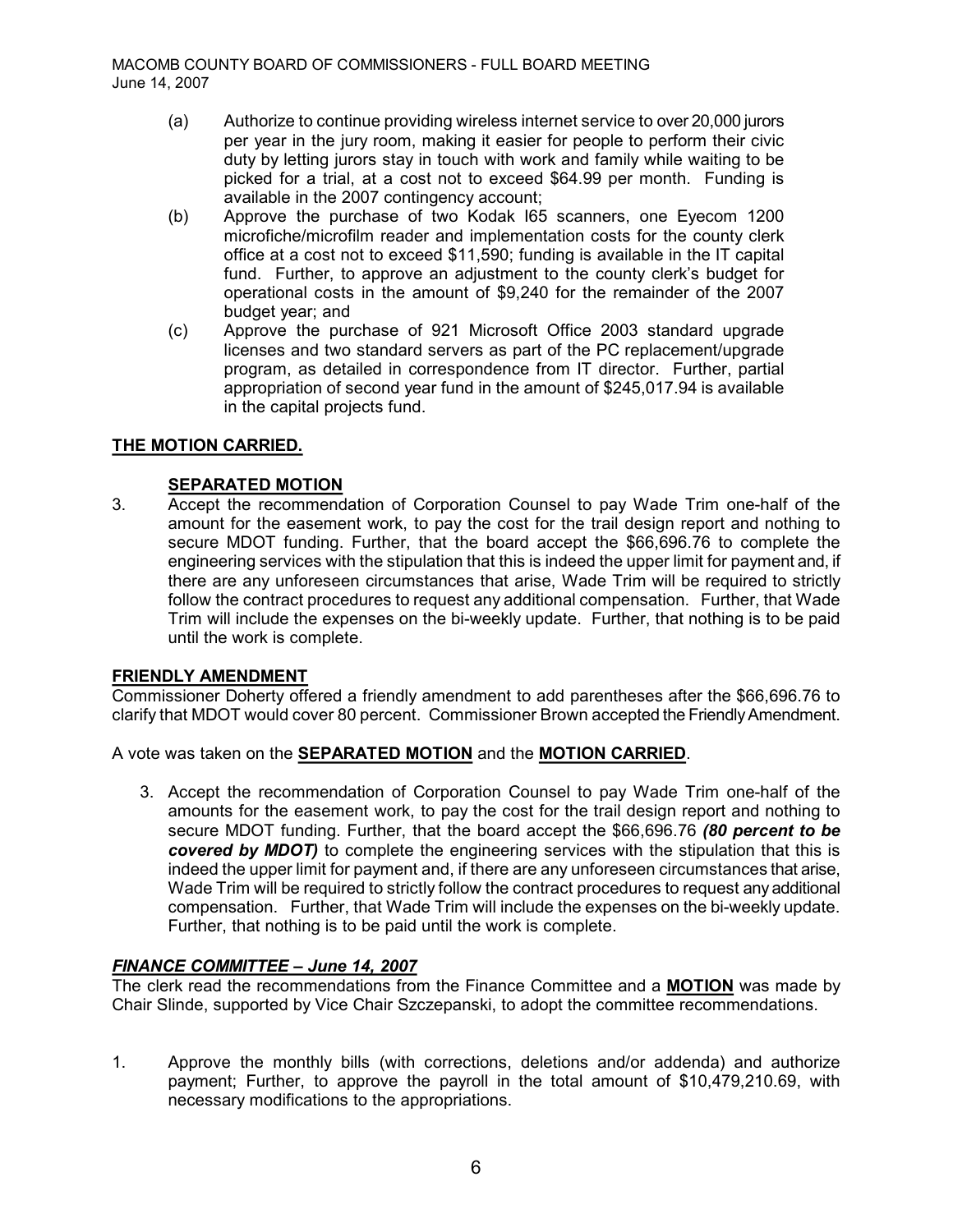2. Concur in the recommendation of the Director of Risk Management and Safety and approve the placement of the County's general liability, property, fiduciary and crime policies with the selected carriers beginning July 1, 2007 through June 30, 2008.

# **THE MOTION CARRIED.**

## **RESOLUTIONS/TRIBUTES**

A **MOTION** was made by Commissioner Doherty, supported by Commissioner Rengert, to adopt the Resolutions and Tributes in their entirety.

- Res. No. 07-58 Establishing a Policy Identifying the Source of Information Disseminated by County Departments (offered by Bruley; recommended by LAS Committee on 06/07/07)
- Res. No. 07-57 Commemorating the 90<sup>th</sup> Anniversary of Selfridge Air National Guard Base (offered by Camphous-Peterson; recommended by Finance Committee on 06/14/07)
- Res. No. 07-59 Commending Father Douglas Bignall from St. Angela Parish on His Promotion and New Position (offered by Slinde; recommended by Finance Committee on 06/14/07)

# **THE MOTION CARRIED.**

# **ITEM WAIVED BY LAS**

A **MOTION** to submit an application to the Edward Byrne Memorial Discretionary Grant program in the amount of approximately \$1,000,000 to be used for the purchase, installation and support of a Countywide Judicial Video Conferencing System was made by Commissioner Slinde, supported by J. Flynn and the **MOTION CARRIED**.

## **ITEM REFERRED AT 61207 PERSONNEL COMMITTEE MEETING**

A **MOTION** to recommend The PAR Group as the firm to coordinate the search for Director of Human Resources was made by Commissioner Brown, supported by Commissioner J. Flynn. Commissioner Tocco said she voted "no" at the Ad Hoc Committee meeting because she was waiting to review reference information. Since then, she has received that information and now supports the recommendation.

A vote was taken on the **MOTION** and the **MOTION CARRIED**.

## **NEW BUSINESS**

Commissioner Sauger asked that the Rules Committee consider waiving the readings of committee recommendations by the Clerk.

Commissioner Doherty noted that Commissioner Vosburg was attending Harvard AcademySchool of Government.

James Meyerand, Corporation Counsel spoke regarding Hillside lawsuit. A favorable opinion was received from the Court.

## **PUBLIC PARTICIPATION**

*Gregory Murray, 66 Robertson, Mount Clemens Melissa Trustman, 21811 California St, SCS, Detroit Regional Chamber*